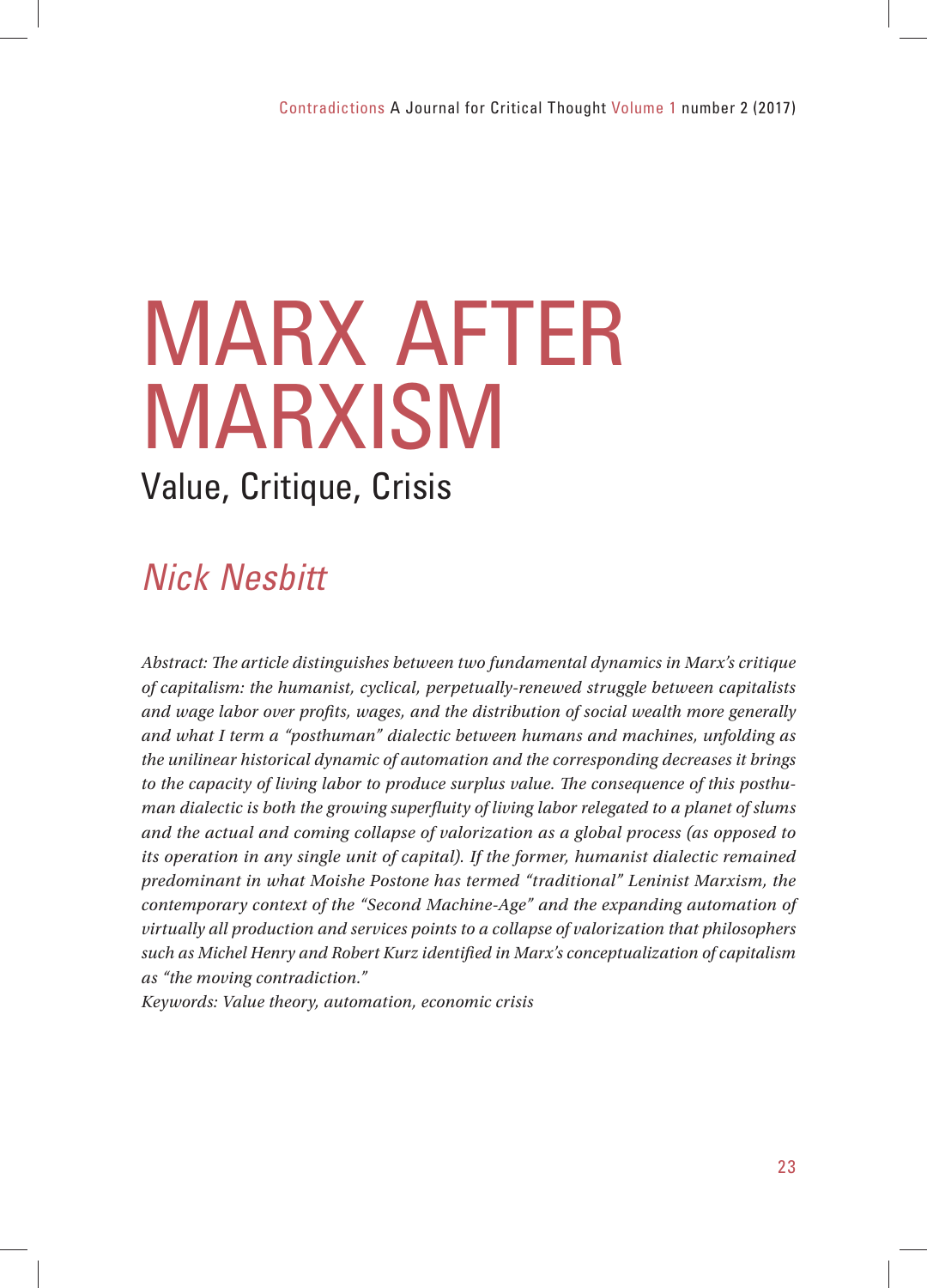The thought of a theory of collapse elicits knowing winks even *from so-called radicals, even though the problem has never been conceptually or theoretically explained, but has merely languished in the swamp of empirical surface reality.* (Robert Kurz, *Vies et morts du capitalisme*)

> *Le marxisme est l'ensemble de contresens qui ont été faits sur Marx.* (Michel Henry, *Marx*)

Marxism, Michel Henry asserts, is the name for nothing other than the collection of misinterpretations that were made of Marx across the twentieth century, a period that we can now delimit as the reign of so-called traditional Marxism, stretching roughly from Lenin's call for political action to overcome capitalist exploitation in *What is to be Done?* (1901) to the collapse of the so-called "socialist" (in reality state-capitalist) regimes in 1989.<sup>1</sup>

The object of this critique is Leninism in its broadest sense: the struggle over the just distribution of the production of social wealth and the fullest and most rapid possible development of the industrial production of this wealth, with both goals to be achieved via revolutionary struggle culminating in the political domination of the working class. 2 Henry's critique of this general state of misinterpretation unfolds, like that of subsequent thinkers such as Moishe Postone and Robert Kurz, whom I will discuss below, as a methodical reconstruction of Marx's critique of political economy. In opposition to the postwar strain of humanist Marxism that focused on Marx's early writings, such as the *1844 Manuscripts* and the exploitation of the working class by capitalists, this "categorial" school of critique addresses the conceptual categories that Marx developed in *Capital*.

<sup>&</sup>lt;sup>1</sup> For an analysis of Henry's meticulous, highly original, and much neglected 1,000-page 1976 study of Marx in comparison with the thinkers discussed below, see my forthcoming chapter, "Value as Symptom," in Nick Nesbitt (ed.), *The Concept in Crisis: Reading Capital Today* (Durham, NC: Duke University Press, 2017).

 $^2$  The classic statement of Lenin's productivist orientation is undoubtedly his famous assertion that "Communism is Soviet power plus electrification. [...] For this we must place the economy of the country, including agriculture, on a new technical basis, that of modern large-scale production. [...] Only when the country has been electrified, and industry, agriculture and transport have been placed on the technical basis of modern large-scale industry, only then shall we be victorious." (V. I. Lenin, "Address to the Eighth Congress of Soviets, December, 1920," in Robert C. Tucker [ed.], *Th e Lenin Anthology* [New York: Norton, 1975], p. 494). See also Lenin's 1921 *Pravda* article on "The Importance of Gold Now and After the Complete Victory of Socialism," where he links the initial (1917–1920) Bolshevik imperative to "restore large-scale industry" to a renewed call to "revive […] capitalism, while cautiously getting the upper hand" through the development of "an excellently equipped large-scale machine industry" accompanied by "a rise in the productivity of labor" (Tucker, *The Lenin Anthology*, pp. 512, 515, 516).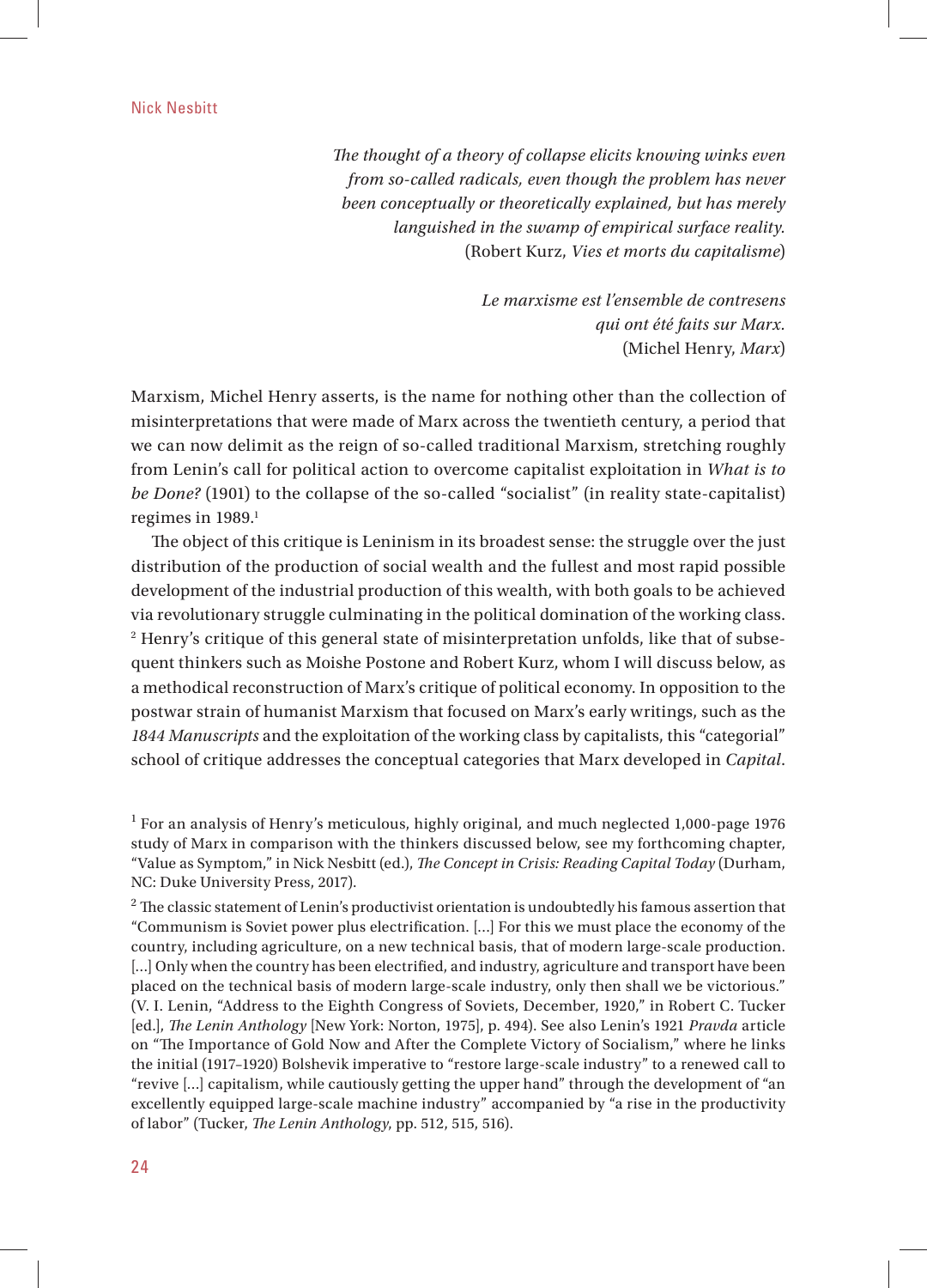What I would refer to, following Postone, as a categorial reconstruction has underscored a long-neglected yet absolutely crucial dimension of Marx's critique of capitalism that will be the focus of this essay: a terminal structural dynamic both Henry and Kurz underscore, arising from an absolute limit inherent to the expansion capacity of capital, or, more precisely, in the capacity of capitalism as a whole to continuously expand the production of surplus value in totality.

Though Marx clearly identified this dynamic in a number of places, it remained largely implicit and underdeveloped in *Capital*.<sup>3</sup> It received its most succinct and best-known formulation in the "Fragment on Machines" from the *Grundrisse*, where Marx famously described capitalism as the "moving contradiction, in that it presses to reduce labor time to a minimum, while it posits labor time, on the other side, as the sole measure and source of wealth."4 In this view, capitalism possesses a "moving" dynamic that is unilinear and, implicitly, terminal, as opposed to the more visible cyclical crises of expansion and contraction that have plagued capital in every period of its development, and which are and always have been readily apparent to capitalism's subjects across the ideological spectrum. The implication of this simple dialectic is ineluctable: at some unpredictable future point in the history of capital, the contribution of living labor power to commodity production will be so reduced that "labor time" (what Marx would come to call socially-necessary "abstract labor" in *Capital*) would cease to create value in the face of automated production processes and the social structure that continues even today to depend upon labor power as the source of value will collapse.

In what follows, I wish to distinguish these two fundamental structural processes by identifying them, respectively, as "humanist" and "posthuman" dialectics of capital. The phenomenology of cyclical crises and exploitation that forms the substance of traditional Marxist analyses is humanist, in this view, in so far as it locates the system's dynamic in the class struggle to control the wealth of society and its mode of production and, above all, its mode of distribution. This humanist dialectic pits capitalists against workers in the fight against exploitation and for universally humane and egalitarian wealth distribution. It is fundamentally cyclical in so far as it is manifest in the theoretically unending struggle within capitalism between two principal actors, capitalists and wage laborers, over empirical conditions such as wages, profits, and working conditions.

In contrast, in what Marx called the "moving contradiction" of capitalism, machines continuously appear as the fruit of science and industry under the control of capital,

 $3$  On the fragmentary and incomplete nature of Marx's conceptualization of the structural limits of capital and, more generally, of his theory of crisis, see Robert Kurz, *Dinheiro Sem Valor: Linhas Gerais para uma Transformação da Crítica da Economia Política*, trans. Lumir Nahodil (Lisboa: Anígona, 2014), Chapter 13, "O character fragmentário e a recepção redutora da teoria marxiana da crise."

<sup>4</sup> Karl Marx, *Grundrisse: Introduction to the Critique of Political Economy*, trans. Martin Nicolaus (New York: Vintage, 1973), p. 706.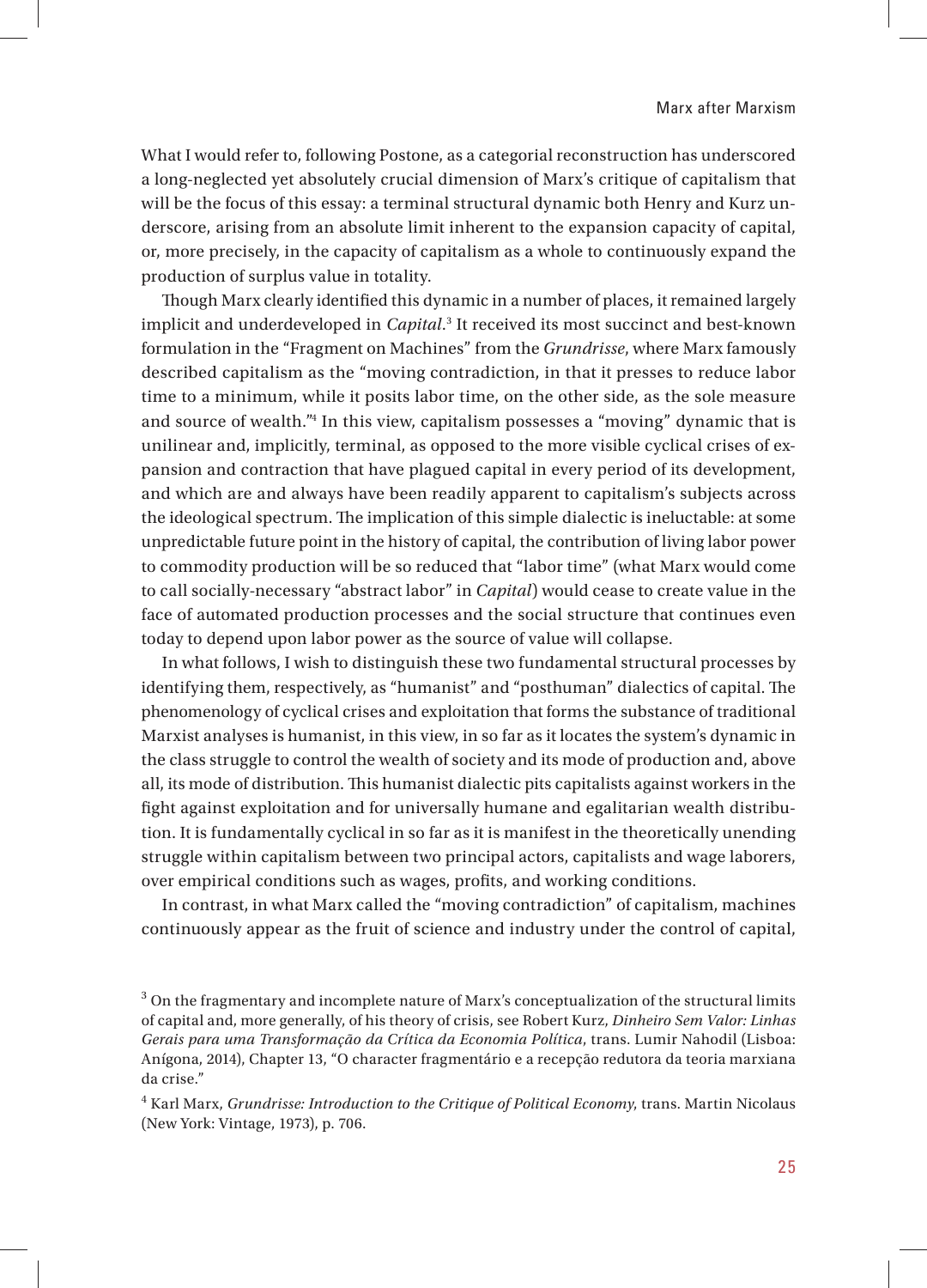displacing humans from newly invented and reconfigured processes of automation in the struggle to achieve increases in relative surplus value. This dialectic is tendentially "posthuman," I am arguing, in that it enjoins a historically unilinear, if fitful, elimination of humans from the production of wealth, while capitalism as a general and predominant social relation continues to depend upon living labor as the substance of value, driving a now-superfluous humanity into what Mike Davis famously called a "planet of slums."

This crucial structural movement that Marx first described in the fullest genius of insight was for the most part empirically invisible in his time, and largely ignored across the twentieth century. This lack of interest in a theory of an absolute structural limit to capitalist expansion is readily understandable, as the repeated creation of successive Fordist production processes – from automobiles to the televisions and refrigerators purchased globally from Manhattan to Manaus – increased global demand for living labor after 1945 even as automation displaced that labor from one job to the next, making it appear as if Schumpeter's "creative destruction" were a transhistorical feature of capitalism, rather than a mere epiphenomenon of nineteenth- and twentieth-century industrialism.5 If this Fordist dynamic of labor recuperation collapsed in the 1970s, it is arguably only since the turn of the present century that the present or near-future automation of virtually every production and service process has made the crisis of value production empirically visible as the conjoined global immiseration and superfluity of living labor, today rapidly becoming a matter of broad social concern beyond a core of structuralist and (I might say) quasi-structuralist Marxist thinkers such as Henry, Postone, and Kurz.<sup>6</sup>

In the wake of the historical collapse of Leninist productivism and its attendant politics since 1989, as global capital lurches from one crisis to the next and human suffering under its yoke expands unabated, it becomes ever more essential to distinguish Marx's monumental and unparalleled study of the structural and historical nature of capitalism from the distortions and misinterpretations to which his thought was subject in traditional Marxism, and to elucidate, develop, and – where necessary – extend the conceptual apparatus and categorial critique of *Capital* for the twenty-first century.

5 See Ernst Lohoff and Norbert Trenkle, *La grande dévalorisation: Pourquoi la speculation et la dette de l'état ne sont pas les cause de la crise*, trans. Paul Braun, Gérard Briche, and Vincent Roulet (Fécamp: Post-éditions, 2014), especially pp. 39–48, Chapter 2.1, "La pénétration du monde par le capitalisme lors du boom fordiste de l'après-guerre."

<sup>6</sup> See Erik Brynjolfsson and Andrew McAfee, *The Second Machine Age: Work, Progress, and Prosperity in a Time of Brilliant Technologies* (New York: W. W. Norton & Company, 2014); Martin Ford, *The Rise* of the Robots: Technology and the Threat of Mass Unemployment (London: Oneworld Publications, 2015); Carl Benedict Frey and Michael A. Osborne, *The Future of Employment: How Susceptible are Jobs to Computerisation?* (Oxford, Eng.: University of Oxford, 2013) (online at www.oxfordmartin. ox.ac.uk/downloads/academic/The\_Future\_of\_Employment.pdf [accessed Jan. 6, 2015]); and the special report "Technology and the World Economy", *The Economist* October 4-10 (2014), p. 52.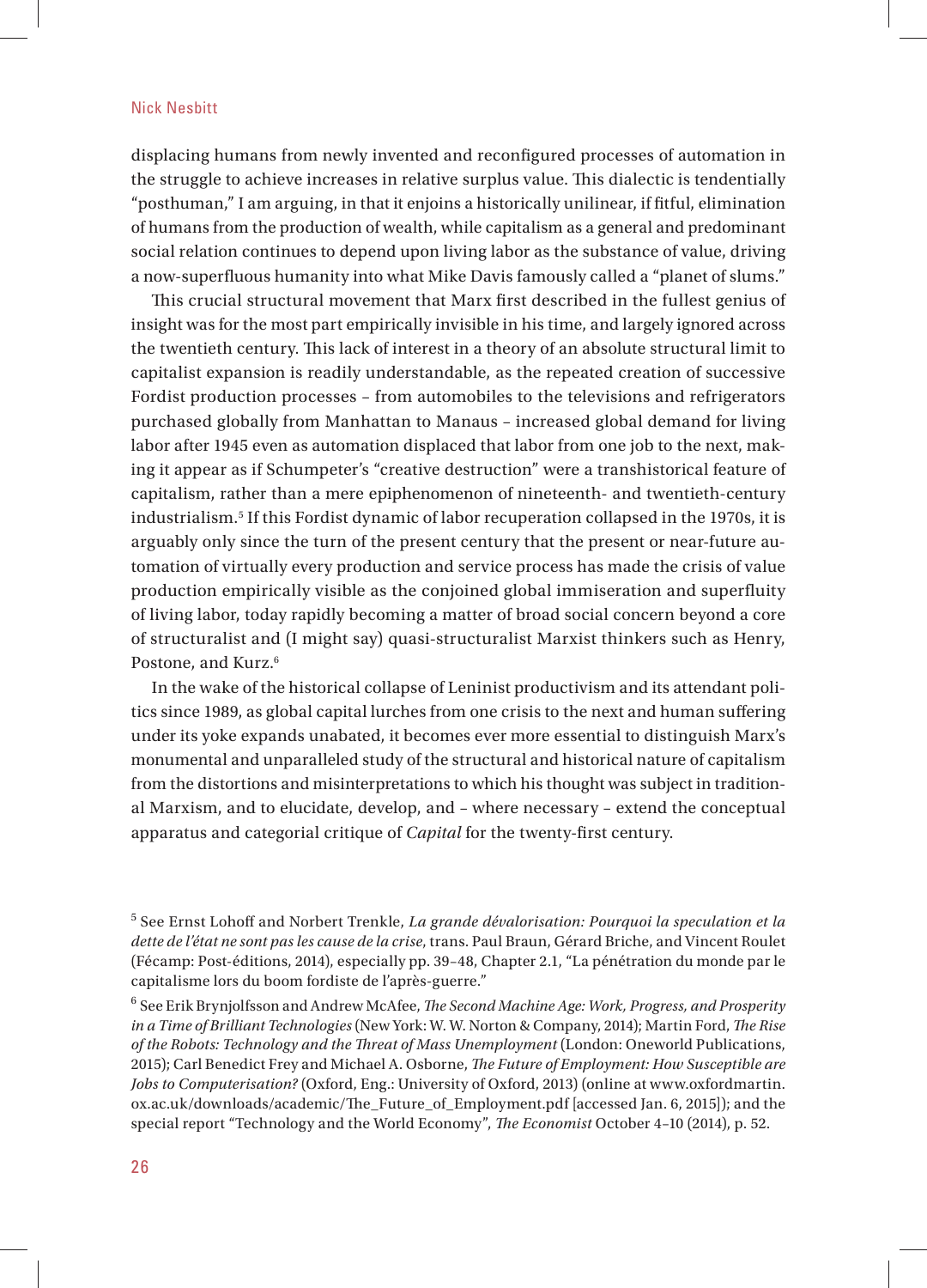To begin to do so, I wish to argue in what follows that it is the concept of *value*, the conceptual kernel of what I am calling capitalism's posthuman, terminal dialectic, that constitutes the single most essential Marxian category to be developed for any contemporary critique of the limits of global capitalism in the twenty-first century. Few of the various Marxist-Leninist categories of analysis and militancy that dominated the twentieth century, from labor, socialism, nationalization, modernization, the proletariat, and the state, to the very category of revolution – traditionally understood – itself, have retained their critical valence in the decades since the fall of Eastern European state-capitalism. This can be affirmed as a categorial tendency of late capitalism: the very real successes and advances of the modernizing revolutions – not only the Bolshevik, but also the French, Haitian, and even American, as well as the anticolonial struggles that sought a more egalitarian redistribution of social wealth to be achieved through industrialization – those two and a half centuries of advances in the form of modernization are simply no longer available, for better and worse, in a world in which industrial production, and human labor more generally, produce ever less surplus value.7 Moreover, both the anticolonialist and the anticapitalist revolutions, while often instantiating real advances in social justice (as in post-slavery Haiti, including the first postcolonial land reform) and in the distribution of wealth (as in the former Eastern Bloc), remained structurally incapable of extracting themselves from the telos of global capital, the universal compulsion to valorize value. Such was the destiny of orthodox Marxism as Moishe Postone analyzed it two decades ago in *Time, Labor and Social Domination*, where the author's meticulous reconstruction of the conceptual, categorial logic of *Capital* revealed how central the "moving contradiction" – a concept ignored by orthodox Marxism – is to Marx's analysis of the developmental dynamic of capital itself.8

Postone identified orthodox Marxism, somewhat abstractly and reductively, with what Badiou has called *The Century*, as an undifferentiated, wrong-headed totality, a 150-year revolutionary movement uniformly oriented toward what he, Postone, called social critique from the standpoint of labor, rather than a critique of labor itself. In this view, labor,

 $^7$  Dani Rodrick has argued that the process of deindustrialization has become global, and not merely limited to the post-industrial North Atlantic States. "Countries are running out of industrialization opportunities sooner and at much lower levels of income compared to the experiences of earlier industrializers. [...] The evidence suggest both globalization and labor-saving technological progress have been behind these developments." Dani Rodrik, "Premature Deindustrialization," *NBER Working Paper No. 20935*, February, 2015 (online at http://www.nber.org/papers/w20935, p. 2 [accessed April 28, 2015]).

<sup>&</sup>lt;sup>8</sup> Marxian thought (in contrast to that of Marx himself) has been characterized by a distinct failure to attend to the impact of increases in relative surplus value, caused by automation, upon value itself, at least until this deficiency was addressed by Negri in the 1970s, the German school of Value Critique (*Wertkritik*) in the 1980s (Neil Larsen, et al. [eds.], *Marxism and the Critique of Value* [Chicago: MCM, 2014]), and Moishe Postone (*Time, Labor and Social Domination: A Reinterpretation of Marx's Critical Theory* [Oxford: Oxford University Press, 1996]).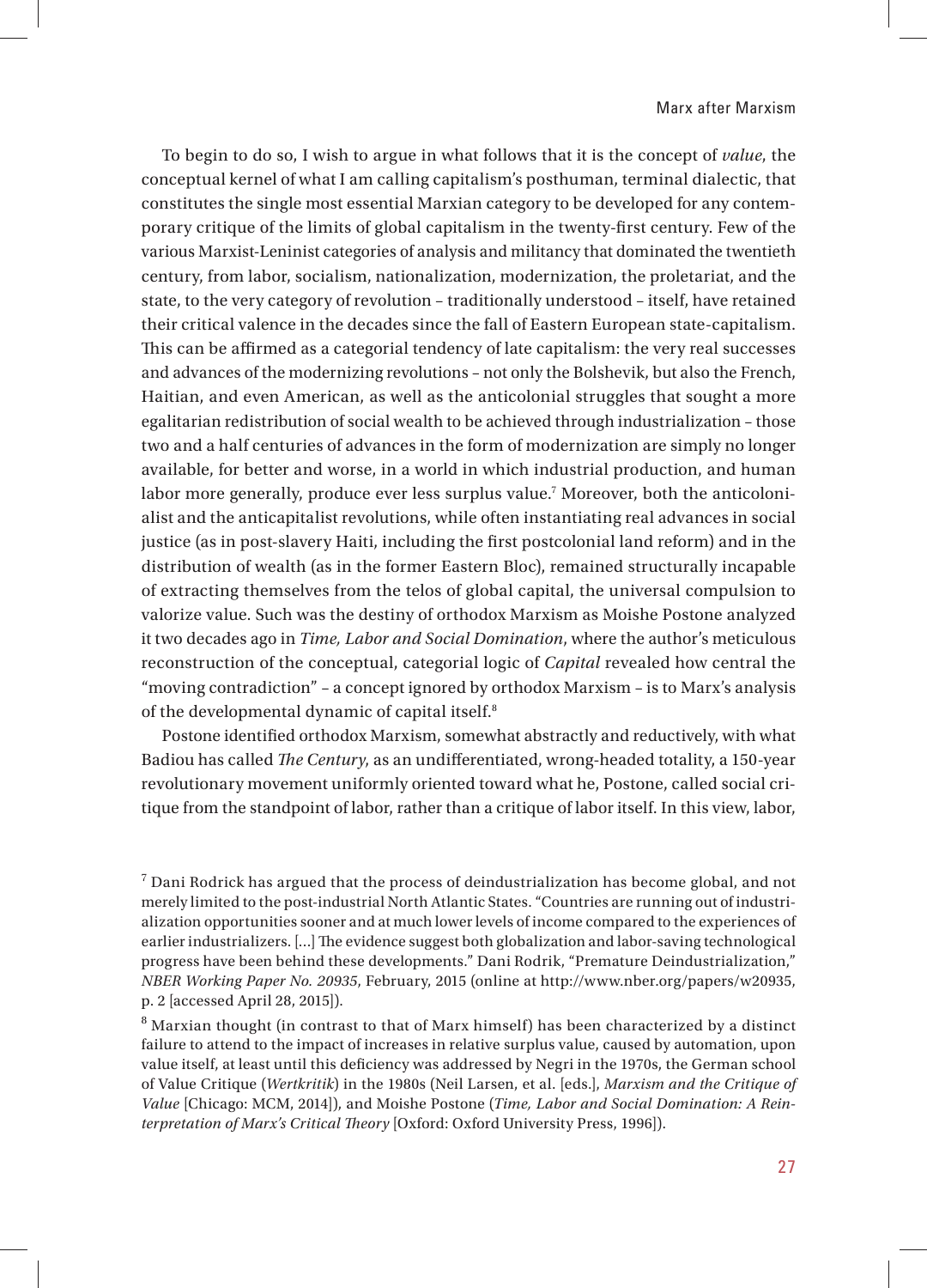along with its fundamental empirical forms, from the proletariat and its dictatorship to the state itself, stand not as the antithesis to capital, not even as fundamentally antagonistic to capital, but rather as features of the social objectivity of capital, as constitutive elements in the growing perfection of capital toward what Marx called its most "adequate," automated and posthuman form.9 Even when the proletariat (or, later, "the multitude") seems to oppose work, in Postone's view labor and the class struggle in fact drive forward the organic composition of capital to further the universal compulsion to valorize value.

Marx developed this theme in his discussion of the struggle for the ten-hour workweek in mid-nineteenth century Britain. Marx's point has often been missed, because his discussion is divided between the analysis of absolute surplus value and the struggle over working conditions (Chapter 10, "The Working Day"), and the subsequent exposition of the concept of relative surplus value. The latter is presented first in theoretical abstraction (Chapter 12), followed by three chapters on co-operation, manufacture, and industry. After this long theoretical and analytic development, however, Marx returns to his earlier historical discussion of the workweek, and offers the following conclusion on the outcome of labor's "successful" struggle to limit working hours: "Capital's tendency, as soon as a prolongation of the hours of labor is once and for all forbidden, is to compensate for this by systematically raising the intensity of labor, and converting every improvement in machinery into a more perfect means for soaking up labor-power."

Despite the fact that Postone's dismissal of a century of Marxist-Leninist and Stalinist thought is stated in absolutist and abstract terms, to a large extent it would seem to be warranted. One is hard pressed to find more than a few lone voices in twentieth-century Marxism who sustained Marx's critique of value and labor rather than relying upon a transhitorical understanding of labor as a human constant.<sup>10</sup> There were of course

 $10$  In 1943, the Soviet bureaucracy actually came to admit in an anonymous article published in the theoretical mouthpiece of the Soviet Communist Party, *Pod znamenem marksizma*, that the

<sup>&</sup>lt;sup>9</sup> While Christopher Taylor revealingly underscores C. L. R. James's influence on the refusal of capitalist labor and the valorization of value in the work of Negri and Italian *Operaismo*, he, like Kathi Weeks (The Problem with Work: Feminism, Marxism, Antiwork Politics and Postwork Im*aginaries* [Durham and London: Duke University Press, 2001]), significantly misreads Postone's argument, for whom capitalist labor (no matter whether it is that of the Caribbean slave for James, of the "proletarian" for the Negri of the 1970s, or of the "multitude" in Negri's later works) in its struggle to refuse work actually spurs on the *development* of capitalism. Precisely because of the continuing global hegemony of capital, even the *antagonism* of labor to capital and the refusal of work drives capital on to the automation of labor, toward the development of what Marx called "the necessary tendency of capital, […] its most adequate form," (Marx, *Grundrisse*, pp. 693–694). When human labor (as in the exhortations of James, Negri, and Weeks) refuses work in its perpetual struggle with capital, it actively compels and accelerates, Postone argues, the automation of production to assure continued increases in relative surplus value, furthering in the process its own becoming-superfluous to capital in a world in which wages nonetheless remain the basis of human survival (Christopher Taylor, "The Refusal of Work: From the Postemancipation Caribbean to Post-Fordist Empire," *Small Axe* 44 (2014), pp. 1–17).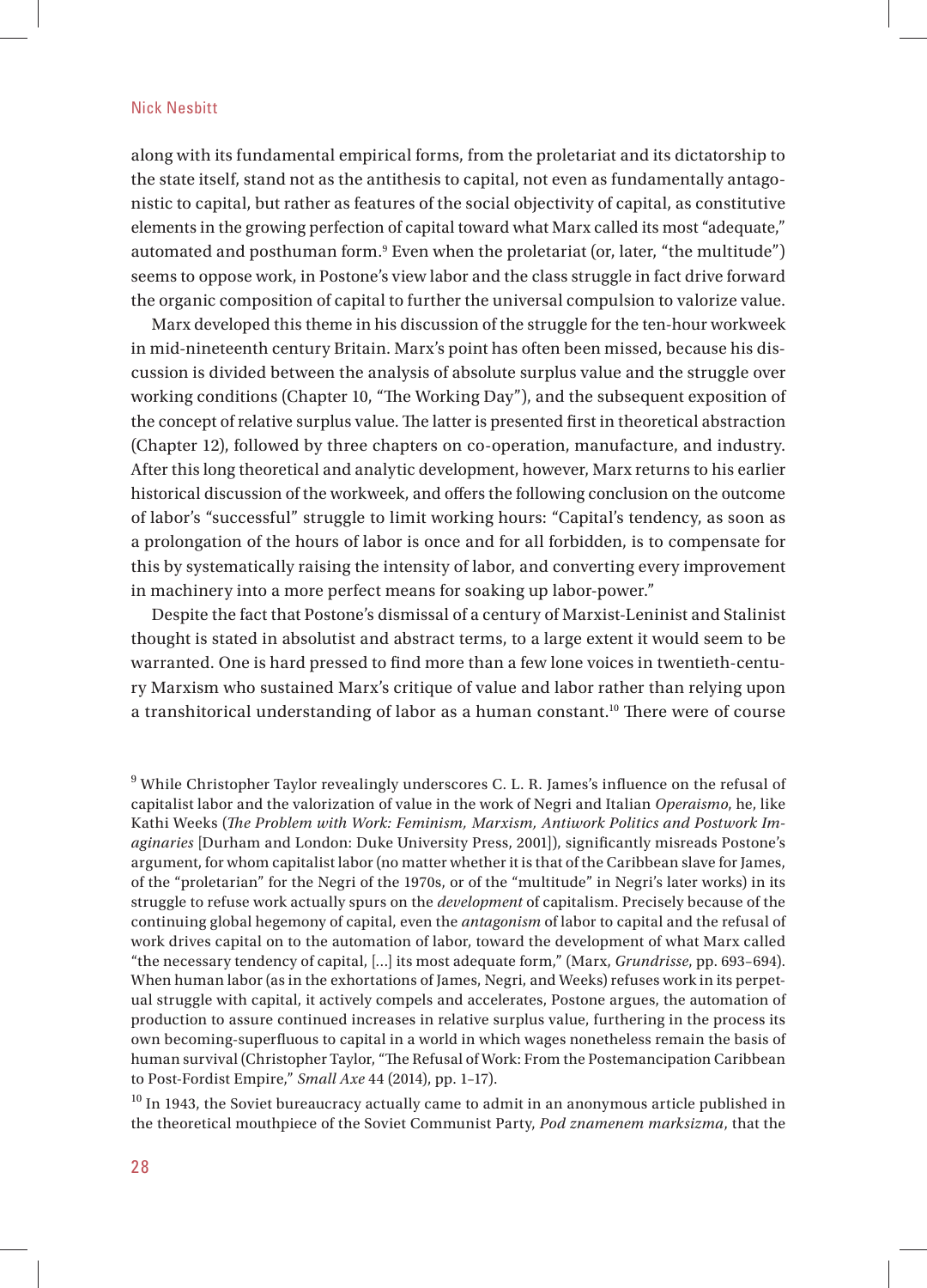those few who condemned global Stalinism as what Castoriadis and CLR James alike called state-capitalism, but even rarer were those voices, largely unheard and marginal, that went even further, not only rejecting Stalinism but specifically criticizing a transhistorical affirmation and glorification of labor: one thinks in particular of CLR James and Raya Dunayevskaya's visionary, but long-forgotten critique of the political economy of state-capitalism in *Invading Socialist Society* from 1947, which replicated essential elements of Postone's argument half a century ahead of *Time Labor and Social Domination*, before retreating into the familiar celebration of the world-historical mission of the proletariat in its conclusions.<sup>11</sup>

Marx's original analysis of value contains three basic aspects. The first, most familiar dimension describes the realization of relative surplus value, articulated in volume I of *Capital*, while the second, the Law of the Falling Rate of Profit that Marx repeatedly reaffirmed as "the most important law of political economy" and the very key to all of political economy since Adam Smith, is developed in Chapters 13-15 of Volume III. The third and least familiar element of the theory of value occurs in the famous "Fragment on Machines" from the *Grundrisse*, where Marx describes the fundamental compulsion of capitalism that is the basis of Postone's elaboration: capital as the "moving contradiction."<sup>12</sup> Beyond this now-familiar dialectic, Kurz has also pointed to the finite character of the ever-increasing organic composition of capital as automation replaces living human labor. At some point, in this view, as we approach the total automation of labor (a point that Kurz believed global capital has already gone beyond), the process of the accumu-

"law of value" did in fact apply to socialist economies. Already in 1939 the XXIIIrd Party Congress had assigned the Soviet economy the task of "attaining and surpassing the per capita production level of the principal capitalist countries" and, by 1948, Soviet economists such as Ostrovityanov and Voznesensky were openly calling for the monetary evaluation of "socially necessary labor" in the planning process. It goes without saying that this was a purely ideological, rather than critical, project: by applying value-form analysis to the domain of the distribution of wealth alone, rather than to its mode of production, Soviet economists could maintain the fiction that the "law of value" operated differently in socialist and capitalist economies. (Michael Kaser, "The Debate on the Law of Value in USSR, 1941–53," in Vincent Barnett and Joachim Zweynert [eds.], *Economics in Russia: Studies in Intellectual History* [Aldershot, Eng.: Ashgate, 2008], pp. 141–156, here 142, 146). Raya Dunayevskaya first developed a prescient and detailed critique of the functioning of the value form in Soviet state capitalism (explicitly referencing the *Pod znamenem marksizma* article of 1943) in a series of extraordinary articles from 1941–1948, including "Can the Law of Value Be Uprooted?" (1944), "The Nature of the Russian Economy" (1946), and "Uprooting Capitalism's Law of Value" (1948). All are available online in the Raya Dunayevskaya Archive at Marxists.org.

11 On James's critique of Stalinist state-capitalism, see C. L. R. James, *State Capitalism and World Revolution* (Chicago: Charles H. Kerr, 1986), and, above all, the "Appendix" to James and Dunayevskaya's 1947 *Invading Socialist Society* (Oakland: PM Press, 2010), which initiates, in schematic terms, the critique of Stalinist political economy (state-capitalism) from the perspective of the value-form in terms remarkably similar to those of Postone.

12 Marx, *Grundrisse*, p. 706.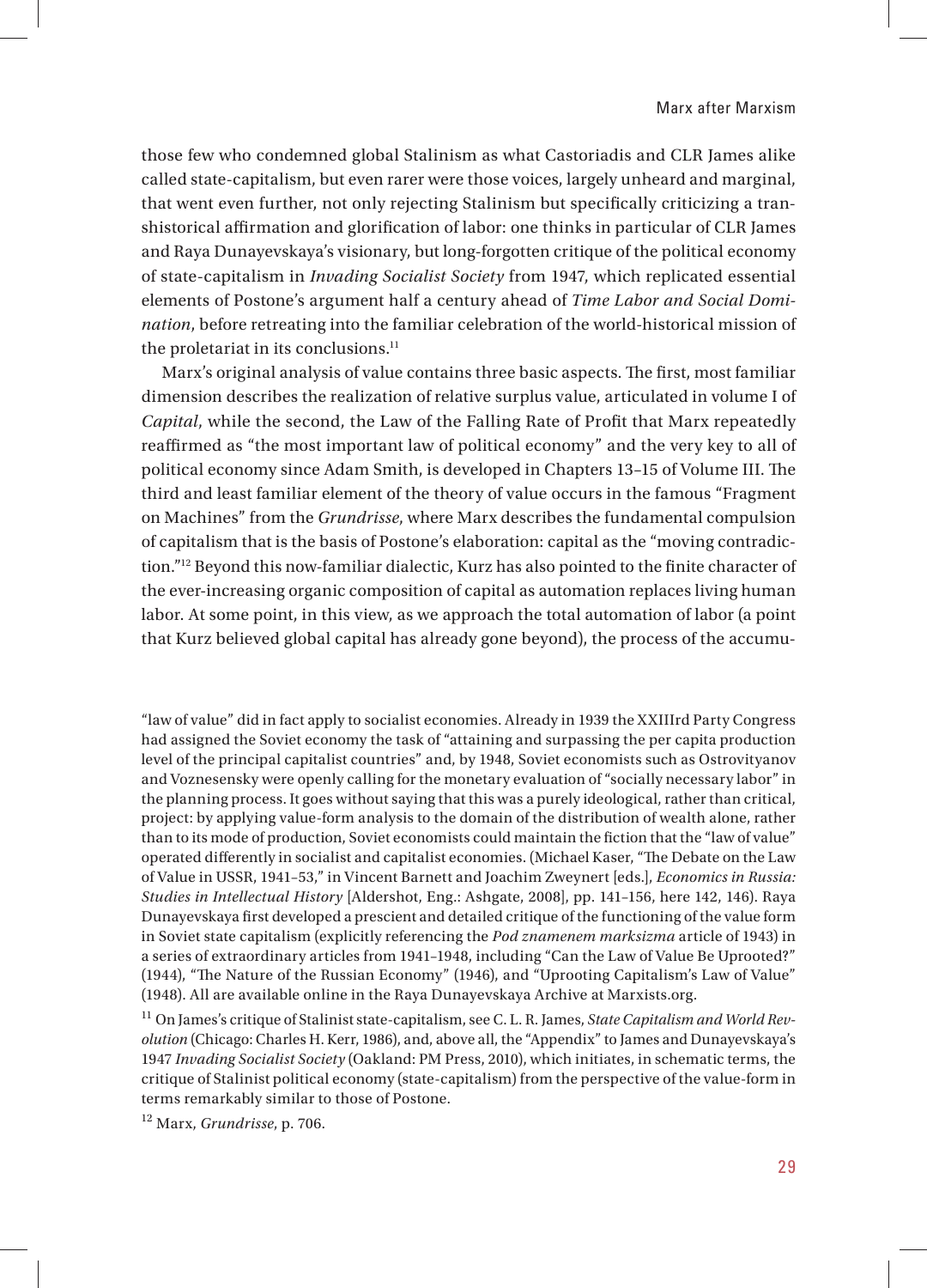lation of surplus value will begin to collapse.13 It is this global collapse of the process of valorization that has finally made discernable the labor-ontological horizons that have limited the scope of historical revolutions, in spite of the very real revolutionary progress in universal equality and social justice they achieved.

Although James and Dunayevskaya, like many subsequent Western Marxists from Althusser to Negri, criticized various aspects of labor in capitalist society, they nonetheless remained trapped in an ontology of labor, positing labor as the essential, transhistorical source of value rather than as the nexus of Marx's critique of capitalism. It is arguably only with figures such as Postone and Robert Kurz that we see a critique of the capitalist valorization of value as a whole, and only in light of *this* critique does Marx's single most important critical concept come to the fore: the concept of value. Only now have these critiques begun to seriously challenge the dominance within Marxism of the critique of the distribution of wealth from the standpoint of labor.<sup>14</sup> Of those theorists who offer thoroughgoing critiques of the concept of value, Moishe Postone, Gugliemo Charchedi, Andrew Kliman, and David Harvey continue to maintain that global capital still possesses the capacity to restore profitability through remedies such as financialization, exploitation of global inequalities in the value of labor power, and massive devaluation.15 In contrast, Robert Kurz has argued that in addition to this cyclical dynamic, capitalism possesses an internal structural limit to the valorization of value. In this view, the second machine

13 Robert Kurz, *Vies et mort du capitalisme* (Paris: Lignes 2011), pp. 16, 82, 92, 96, 140; see also Ernest Mandel, *Late Capitalism* (London: New Left Books, 1975), pp. 198, 204. Both Kurz and Mandel fail to distinguish clearly, as Marx did, between the number of human beings actually working (if in conditions of ever increasing misery) – which has indeed continued to rise since the 1960s – and the contribution of that mass of living labor to the creation of *surplus value*, which continues to fall, both relative to a given mass of capital and, eventually, with increasing automation and (what amounts to the same) the changing organic composition of capital (see above, note 11).

<sup>14</sup> The most sophisticated analysis of the value-form in the Stalinist period, I. I. Rubin's *Essays on Marx's Theory of Value*, though first published in 1928, was not translated into English until 1972. While Rubin goes some way to critiquing the purely empirical conception of value as allowing for the determination of prices from labor inputs to production (the "transformation problem", see I. I. Rubin, *Essays on Marx's Th eory of Value* [Delhi: Aakar Books, 2008], p. 125), his conception of *labor*, from the perspective of the Stakhanovite, Stalinist USSR of 1928, remains resolutely humanist in the terms I have adopted above, always being undertaken by living, human laborers. Rubin never seems to conceive that the development of capitalism and the value form itself, as Marx develops the concept, involves a dialectic between living and automated forms of labor historically limited to capitalism: "All the basic concepts of political economy express […] social relations among people. [...] Labor as the expenditure of physiological energy is a biological presupposition of any human economy" (*ibid.*, pp. 63, 137). While he rightly observes that it is incorrect "to view Marx's theory [of value] as an analysis of *relations between labor and things*" if by things we mean commodities ("things which are products of labor"), this says nothing about the two types of *productive* labor Marx describes, living and machinic (*ibid.*, p. 67, emphasis in original).

15 Guglielmo Carchedi, *Behind the Crisis: Marx's Dialectic of Value and Knowledge* (Leiden: Brill, 2011).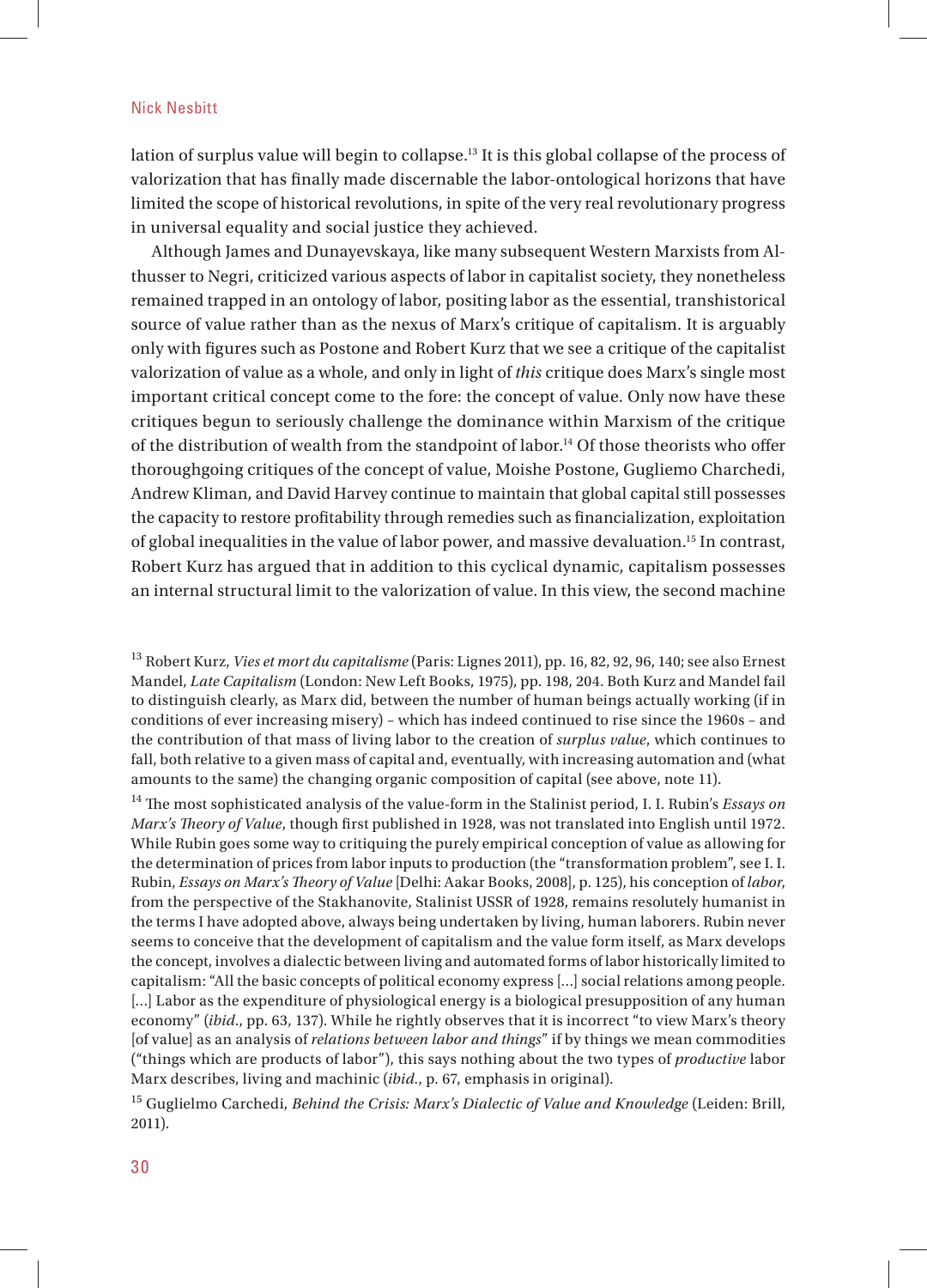Marx after Marxism

age of the twenty-first century, in which virtually all labor processes have been or are on the verge of being digitalized, robotified, and dematerialized, has already brought global capital past a point of collapse in the global production of surplus value.16

It becomes more apparent every day that we now live in a world in which living labor has become, as Marx long ago predicted in the *Grundrisse*'s "Fragment on Machines," an "infinitesimal, vanishing" component of production. As discussed above, Marx sees this as the root of a fundamental, "moving contradiction" of capitalism leading toward the gradual collapse of the capacity for global capital in aggregate to realize surplus value.<sup>17</sup> The "infinitesimal" – defined as an immeasurably small magnitude, so small that it cannot be distinguished from zero – is a remarkably apt description on Marx's part of the destiny of industrial capitalism's capacity to produce surplus value.18 In the *Grundrisse*'s "Fragment on Machines" at the end of Marx's Notebook VI and beginning of Notebook VII of these preliminary studies for *Capital*, Marx describes the historical dynamic of what he will come to place under the concept of the "organic composition" of capital – of what I am calling a "posthuman" dialectic between living labor and the machine automation of the production process – as a dialectic in which living labor is increasingly rendered superfluous to production while remaining the source of value in the social relations that constitute capitalism. In the *Grundrisse*, Marx emphasizes the domination of automation processes as the "culmination" of "the production process of capital" in which the human is displaced from production to become the mere "watchman and regulator" of the "virtuoso" machine, such that machinery "confronts [the human laborer's] individual, insignificant doings as a mighty organism, [...] a power which rules" over living labor.<sup>19</sup> Crucially, Marx identifies this as a universal tendency toward the development of automation as capitalism's "most complete, most adequate form, […] the necessary tendency of capital."20

19 *Ibid.*, pp. 694, 705.

20 *Ibid.*, p. 692.

<sup>16</sup> See Kurz, *Vies et mort*; and Anselm Jappe, *Crédit à mort* (Paris: Lignes, 2011); and, for an English language selection of the work of Kurz, Jappe, and other members of the Value Critique school of thought (*Wertkritik*), see Larsen et al. (eds.), *Marxism and the Critique*. For a lucid overview of Kurz's thought, see Anselm Jappe, "Kurz: A Journey into Capitalism's Heart of Darkness," *Historical Materialism* 22 (2014), nos. 3–4, pp. 395–407.

<sup>17</sup> Marx, *Grundrisse*, p. 694. Kurz (who died in 2012) analyzes at the level of theory the failure to rigorously address this dimension of Marx's thought and to develop a production-based theory of crisis across the spectrum of traditional Marxism, from Eduard Bernstein, Karl Kautsky, and Nikolai Bukharin to Rosa Luxemburg and Henryk Grossman (Robert Kurz, *Th e Substance of Capital*, trans. Robin Halpin [London: Chronos Publications, 2016]).

<sup>&</sup>lt;sup>18</sup> Marx, *Grundrisse*, p. 694. The original German in fact refers to the *unendlich Kleines* or "infinitely small" rather than the mathematic and scientific concept of the *infinitesimal* contribution of living labor to the production process in fully developed capitalism; in this case, the English translation arguably improves upon Marx's original draft.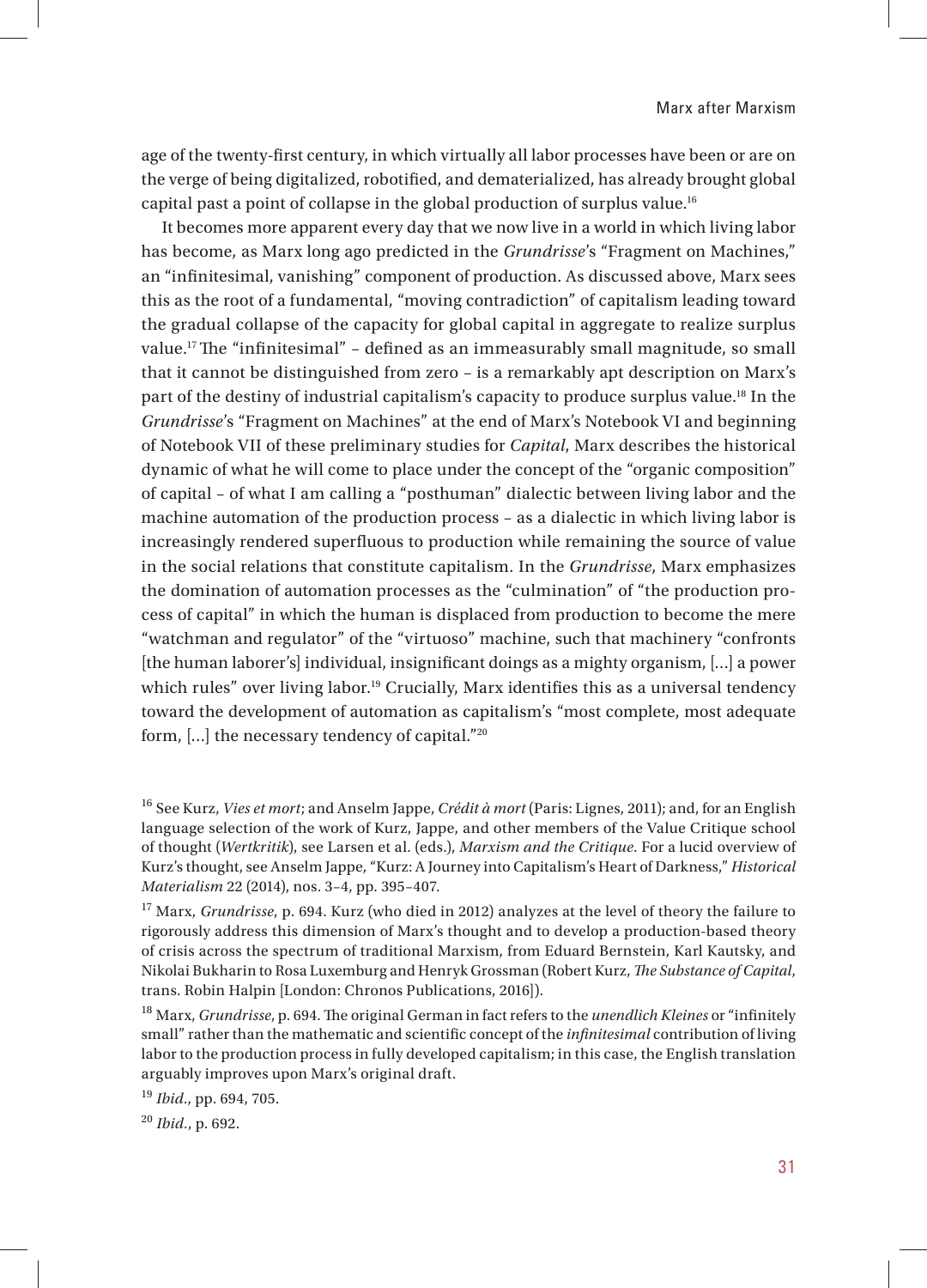Marx would later elaborate on the structural dynamic of organic composition at length in various sections of *Capital,* but the condensed, dramatic rather than analytical presentation of this dialectic in these pages of the *Grundrisse* sheds light on the crucial feature of this structure: the way in which a general and universal (if always uneven) tendency of development implies an inherent structural limitation to the creation of surplus value. Here, the creation of surplus value appears not merely as a (perpetually correctable) *falling rate of profit* but as a diminishing *total aggregate mass*. "The value objectified in machinery," Marx writes, "appears as a presupposition against which the value-creating power of the individual [human] labor capacity is an infinitesimal, vanishing magnitude [*als ein unendlich Kleines verschwindet*]."21

Marx was concerned with describing the actual dynamic of liberal capitalism, and he was naturally unable to imagine the ways that automation would, in the twenty-first century, come to rule over domains of labor that even a few years ago were thought unimpeachably human. The implication of his claim that living labor would become "infinitesimal" is, however, blatant: if the contribution of living labor to the (general, global) production process at some point became infinitesimal or "infinitely small" [*unendlich Kleines*], humans across the planet would only create surplus value in "infinitely small" amounts.22 Although humans would continue to work, in necessarily greater numbers and ever-worsening conditions of exploitation in competition with increased automation, little of this work would in fact contribute to the production of surplus value, simply because the level of socially-necessary labor for any given commodity in an automated world would have shrunk to "infintesimal" levels.<sup>23</sup> In other words, ever-greater empirical masses of living labor would be required to continue, let alone increase, surplus value production in the face of machinic automation.24

The implication of Marx's formulation of the "infinitely small" or "infinitesimal" is that, in a way analogous to the strange behavior of the "infinitely small" particles of quantum mechanics, this "quantum capitalist economy" in which humans work and continue to be exploited, yet produce virtually no surplus value, would begin to show bizarre, seemingly countersensical characteristics before collapsing altogether. Perhaps

<sup>23</sup> "Higher levels of productivity become a new general standard," writes Robert Kurz. "When, in a crisis, capital is devalued or destroyed, the standard of productivity remains the same, because it is inscribed in aggregate knowledge and know-how. Simply put: capitalism cannot return from the standard of microelectronics to that of the steam engine." (Kurz, *Vies et mort*, p. 15).

 $24$  Marx argues this often-overlooked point unambiguously: "As the mass of constant (fixed and circulating) capital set in motion by this labor grows, so there is a fall in the ratio between this

<sup>21</sup> *Ibid.*, p. 612.

 $22$  Kurz initially put forward this thesis in his 1986 article "The Crisis of Exchange Value: Science as Productivity, Productive Labor, and Capitalist Reproduction," while Claus Peter Ortlieb offers a detailed analysis of the logic of the collapse of surplus value production in "A Contradiction Between Matter and Form: On the Significance of the Production of Relative Surplus Value in the Dynamic of Terminal Crisis," both translated in Larsen et al. (eds.), *Marxism and the Critique.*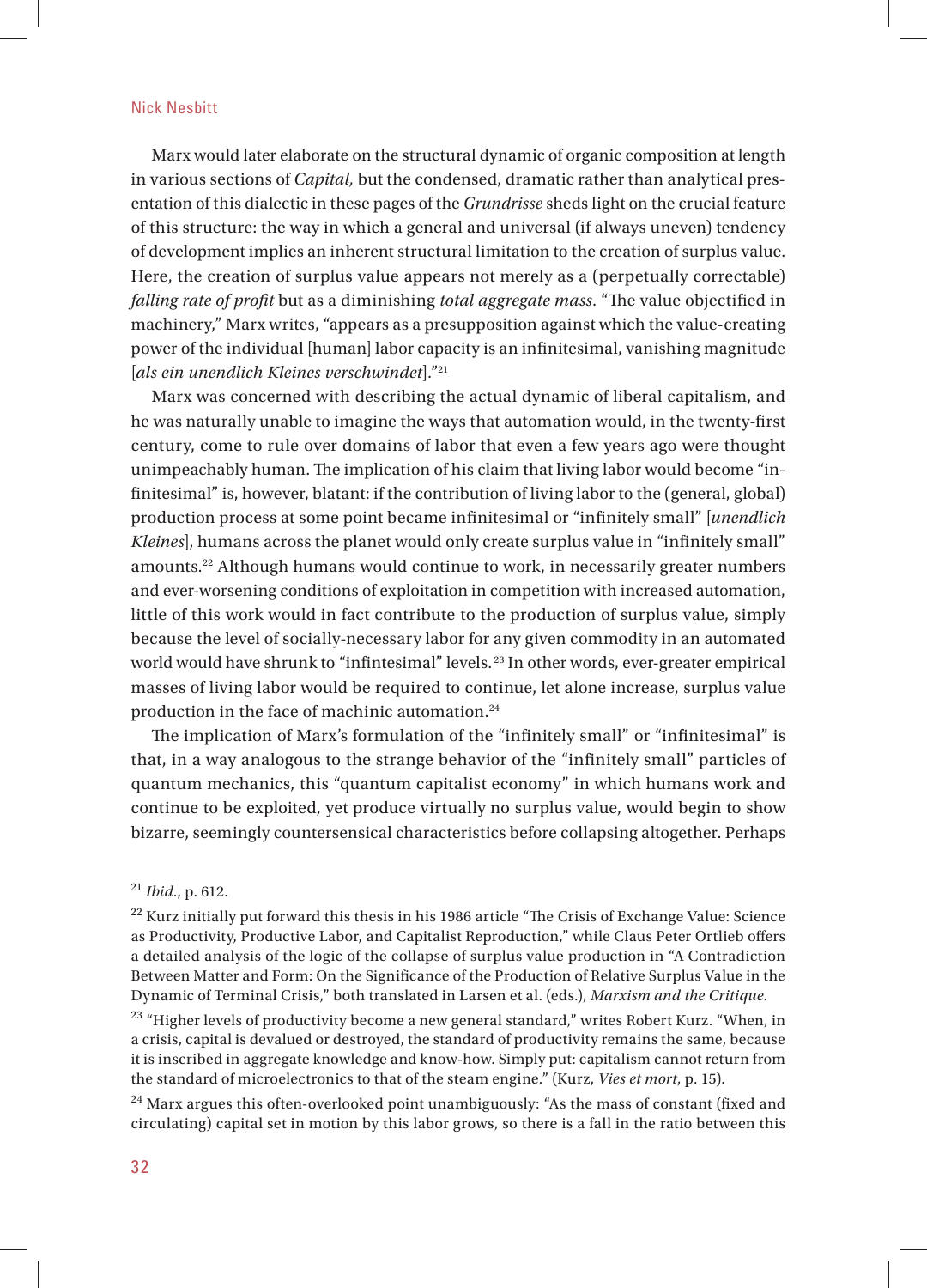these "quantum" effects of the collapse of value include already today the ways in which virtual commodities such as smartphone apps can suddenly minimize earlier limits on geographical distribution, capturing and completely dominating global markets, infinitely reproducing themselves at infinitesimally small cost, liquidating all competitors (what is the #2 competitor with Facebook?) in a way previously impossible for tangible commodities located in brick and mortar sites of purchase.25 Nevertheless, although this "second machine age" enables capitalism to overcome previous physical limits placed on it, it may also bring capitalism up against the very structural limitations of capitalism itself in its capacity to expand and even maintain the production of surplus value.

The picture of capitalism at the point of its structural limits finds compelling visualization in Ridley Scott's *Blade Runner*. While the calamity that has befallen planet earth prior to the film's narration is never made explicit, it is visualized as a combination of ecological, nuclear, and economic disaster, the latter of which could be interpreted as a global collapse of valorization, that is, of capital's ability to extract surplus value from living labor. Most significantly, the film imagines a world that, in the face of exponential increases in the organic composition of capital via technological revolutions of automation, is unable simply to function by the employment of living labor. In this world, even massive devaluations of capital (perhaps via nuclear holocaust, hyperinflation, or other processes unidentified in the film) have proven unable to restore the centrality of living labor to post-calamitous society. In this sense, what is perhaps most striking in the visual composition of *Blade Runner* is the glaring coexistence of massive economic collapse amid stunningly advanced levels of scientific production in the form of the replicants, who labor tirelessly within a world of global economic impoverishment and near-universal misery.

*Blade Runner* shows a world without political struggle, a world in which struggle is reduced to the mere survival of humans in competition with replicants. In this sense, the film visualizes the collapse of capitalism not as a result of internationalist political struggle, but due to its own contradictions, a situation that Anselm Jappe has described:

The current decomposition of the system is in no sense due to the efforts of its revolutionary enemies, nor even to passive resistance, for example to work. […] The collapse [of global capitalism] bears no necessary relation to the emergence

magnitude and the value of the constant capital. [...] The decline is relative, not absolute, and it has in fact nothing whatsoever to do with the absolute amount of labor set in motion. [...] The number of workers employed by capital, i.e., the absolute mass of labor it sets in motion, and hence the absolute mass of surplus labor it absorbs, the mass of surplus value it produces, *can* therefore grow, and progressively so, despite the progressive fall in the rate of profit. This not only can but must be the case – discounting transient fluctuations – on the basis of capitalist production." (Karl Marx, *Capital: A Critique of Political Economy*, vol. III [London: Penguin, 1991], pp. 322–324, emphasis in original)

<sup>25</sup> Brynjollfsson and McAfee, *The Second Machine Age*, Chapter 10.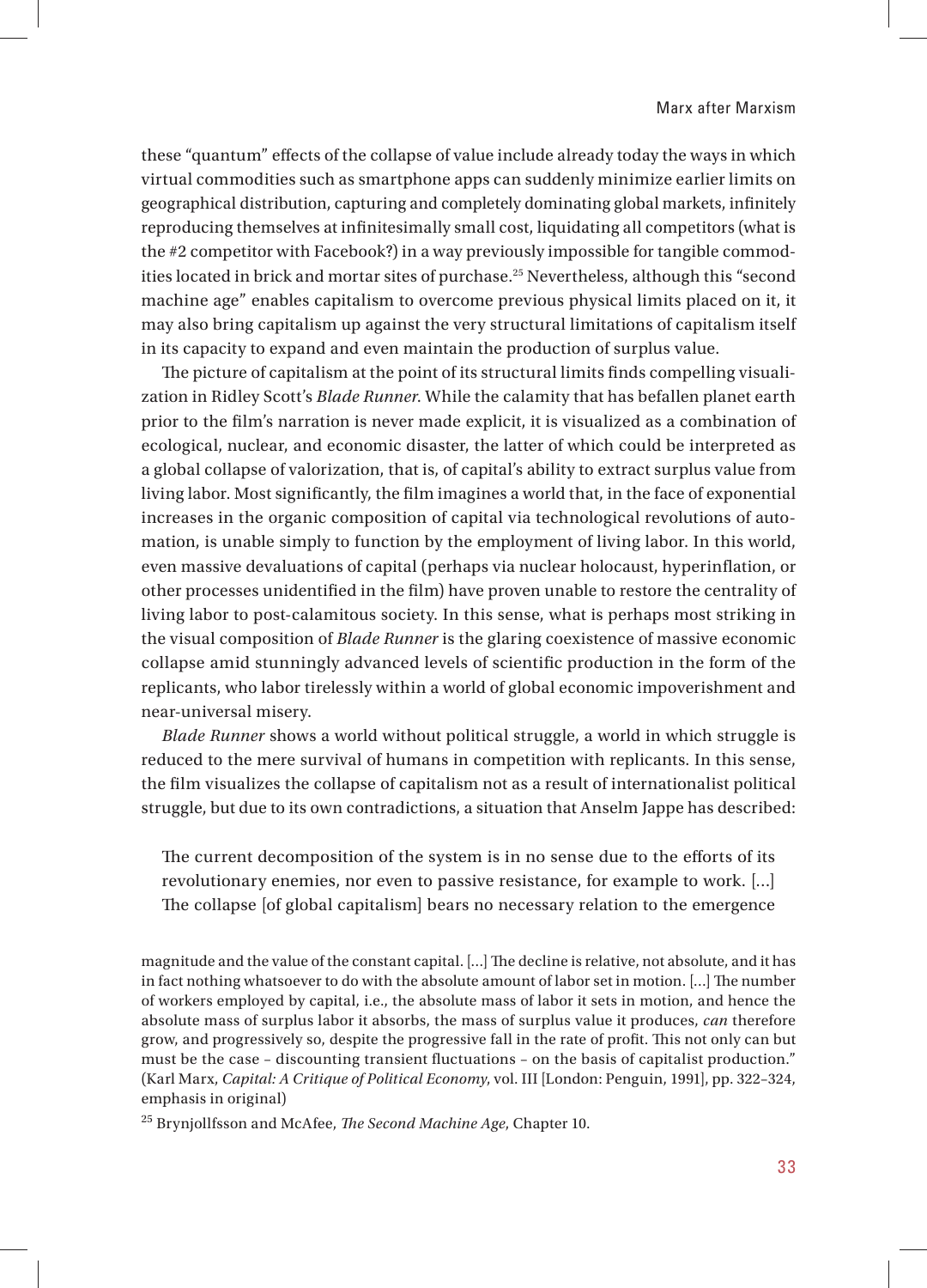of a better organized society:[...] capitalism has had sufficient time to crush other forms of social life, of production, and of reproduction that would have constituted a point of departure for the construction of a post-capitalist society. When its end comes, there will only remain a scorched earth where the survivors will fight over the debris of capitalist "civilisation."26

While never thematized explicitly, the economy visualized in *Blade Runner* is consistent: the film depicts the exponential advance of what Marx termed "science as a business," science subsumed, that is to say, to the demands of valorization (in *Blade Runner*, it appears in the guise of the Tyrrel Corporation, manufacturers of the replicants). This leads not to a workerist, socialist utopia but to its opposite, to global collapse and the immiseration of a human species utterly marginalized from the production (and possession) of wealth. This is a humanity forced all the same to labor, in ever more misery, but for mere animal survival, expelled into global slums of universal misery.

The collapse of the valorization process is even more explicitly thematized in the play that partially inspired *Blade Runner,* Karel Čapek's prescient 1920 drama *R.U.R*. 27 In his protean invention of the "robot" (Čapek famously coins the term in this work), Čapek makes explicit the connection Marx had theorized between increasing automation and the collapse of the rate of profit. The play opens with a group of industrialists discussing, in staccato, pseudo-American Czech, the invention of robots by a scientist named "Reason" (in Czech he is called "Rossum," an Anglicized allusion to the word *rozum*, "reason"), machines able to perform all labor necessary for production and, thus, able to replace human workers. "It was the dawn of a new industrial era. [...] The human machine finally had to be discarded. Too inefficient. Couldn't keep up with the new technology. Acceleration means progress. When it comes to modern labor rhythms, nature hasn't a clue."28

The industrialists of *R.U.R.* discuss the most immediate effect of the total automation of labor: the becoming-infinitesimal of the value of labor power, which is manifest to the industrialists as a fall of the price of the robots who undertake that labor in place of now-superfl uous humans: "We sell them so cheaply! One item fully clothed – just a hundred and twenty dollars! Fifteen years ago that would have been ten thousand." This depreciation of labor value rapidly spreads throughout the global production process via what Marx described as the structural compulsion to produce at socially necessary levels of productivity: "Factories all over the place either stock up on Robots or go bust!"29

<sup>26</sup> Anselm Jappe, *Cré dit à mort* (Paris: Lignes, 2011), pp. 40, 46.

<sup>27</sup> Karel Čapek, *Four Plays*, trans. Peter Majer and Cathy Porter (London: Bloomsbury, 1999); Karel Čapek, *Hry* (Praha: Československý spisovatel, 1956).

<sup>28</sup> Čapek, *Four Plays*, p. 19.

<sup>29</sup> *Ibid.*, p. 21.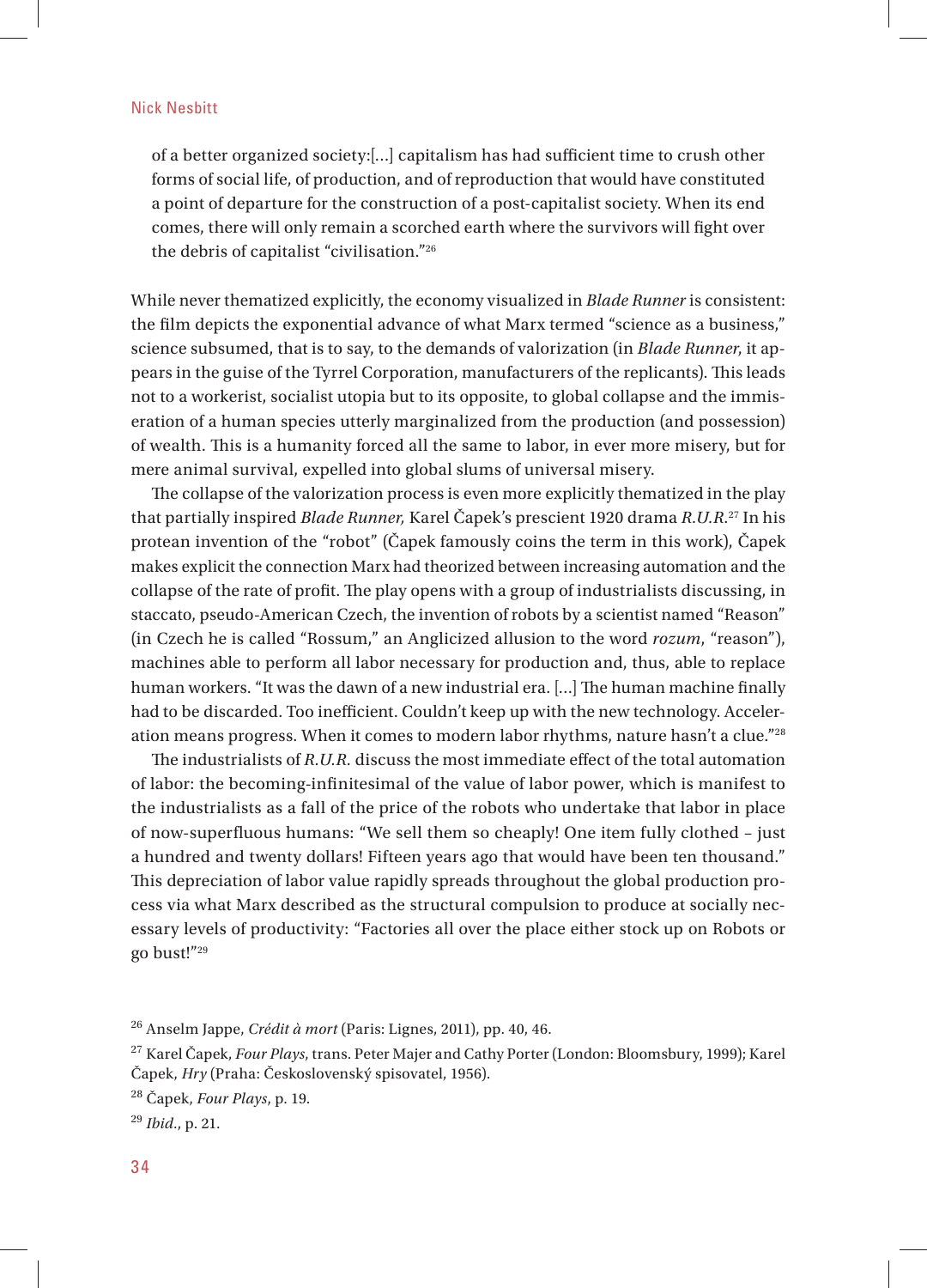At the same time, total automation of production drastically reduces the price of commodities more generally: "In five years' time prices will have fallen another seventy percent. In five years, we'll be drowning in wheat, cloth..." and, adds Helen, the young humanitarian English girl who is appalled at the effect of the changes she witnesses, "the workers will be on the scrap heap."30 Čapek vividly imagines the result of total automation as the collapse of commodity exchange ("Reason's Robots will be producing such vast quantities of everything you can think of that commodity prices will be irrelevant! Everything will be produced by machines.") along with intimations, even in the heads of industrialists, of the global devastation that would result – "Horrible things may happen" – before humans could ever reach the utopia Čapek's industrialists promise, in which each will obtain as much as he needs ("*Nyní ber každ*ý*, kolik potřebuješ.*").31 "People will no longer be laborers and secretaries, digging the streets, sitting at desks, paying for the bread they eat with their lives and with hatred, destroying their souls with work."<sup>32</sup> This day of course never arrives, and the falling value of labor and of general commodity prices brought on by automation, which had so preoccupied the industrialists in the first act, suddenly becomes of secondary concern when Čapek accelerates the process of breakdown by staging a revolution of the enslaved robots, who rise up and kill off the humans in the play's second half.

One might still argue that the absolute collapse of valorization predicted by Kurz, and intimated by Čapek and Scott, remains a decade or two ahead of us. Automation continues its course, and the various palliatives Marx listed in his discussion of the tendency of the falling rate of profit, $33$  from financialization and the expansion of global markets to the depreciation of the value of labor, lose their effect. Since the turn of the century, much of the science fi ction depicted in *R.U.R.* and *Blade Runner* has, nonetheless, become the norm.34 While the absolute mass of humans working continues to increase, as Marx

30 *Ibid.*, p. 22.

 $31$  Lit. "All take as much as you need." This is Čapek's rendering of the old socialist phrase, famously employed by Marx in the *Critique of the Gotha Program* (1875). There Marx had described the second phase of a future communist society, beyond the inequities of a mere direct exchange – in which the worker receives back "the same amount of labor which he has given […] in another [form]" – a superior form of equality and social justice in which society will be able to apply the principle, "From each according to his ability, to each according to his needs!" (Karl Marx, *Critique of the Gotha Program*, online at https://www.marxists.org/archive/marx/works/1875/gotha/ch01.htm [accessed May 14, 2015]).

32 Čapek, *Four Plays*, p. 23.

33 Marx, *Capital*, vol. III, Chapter 15.

 $^{\rm 34}$  Perhaps one measure of when this process became dominant is the fact that, since 1997, growth in median wages (which might be said to reflect increases in *human* labor) has no longer tracked growth in productivity, as it largely had over the previous century, but has instead tended to decline (Brynjolfsson and Mcafee, *Second Machine Age*, pp. 127, 143). One recent study by two Oxford University researchers concludes that a stunning 47% of all job categories in the US economy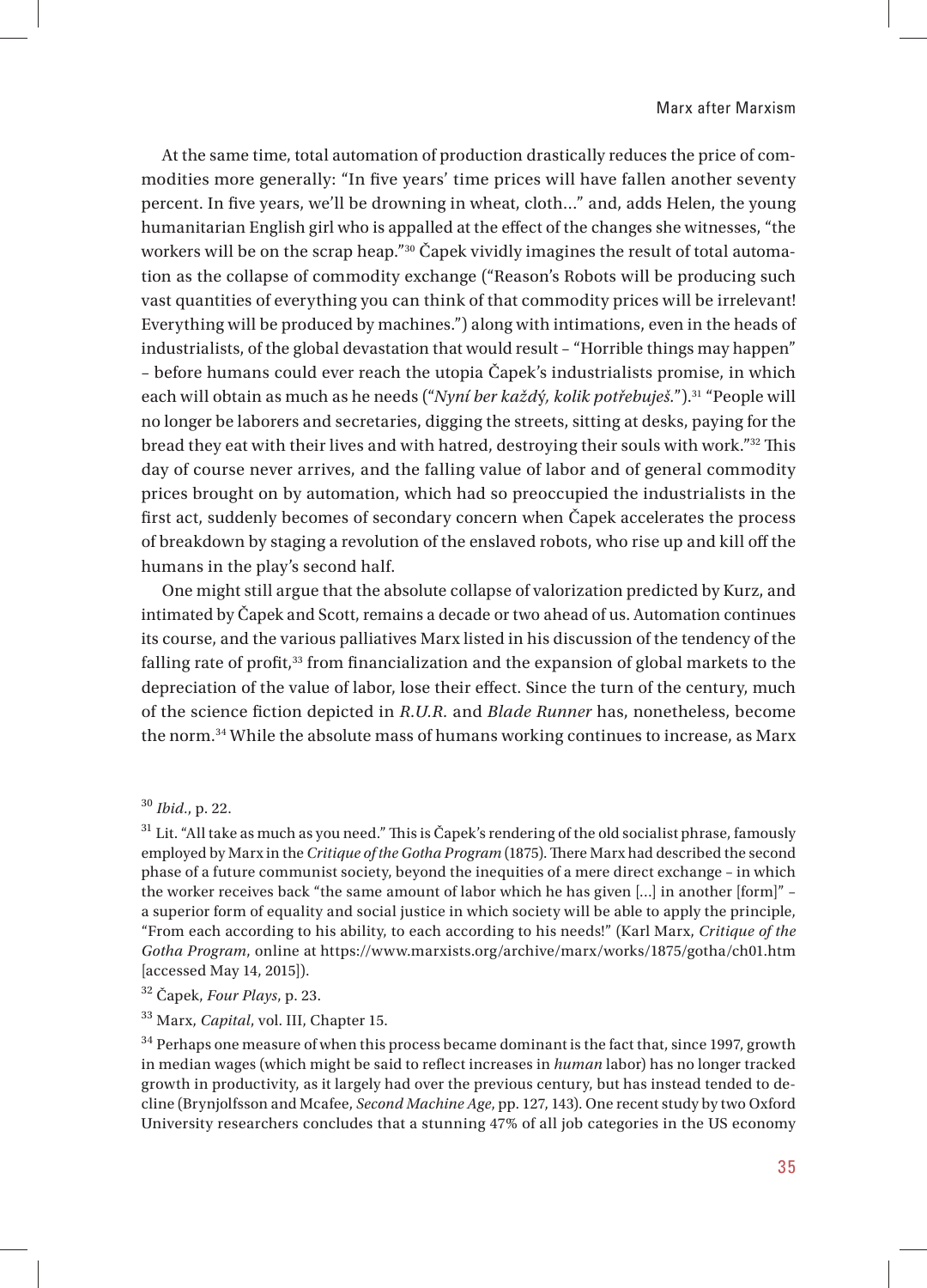predicted, their *relative* contribution to the creation of surplus value, and thus to the rate of profit *per given mass of capital*, tends ineluctably to decrease with the progress of socially necessary levels of productivity.

In twentieth-century Marxist philosophy, value remained deeply inscribed within a humanist horizon of living labor. The dynamic of the growing organic composition of capital that Marx described remained completely invisible within the Leninist ontology of labor and the Socialist drive for recuperative modernization, $35$  class struggle, the dictatorship of the proletariat, and nationalization (summed up in Lenin's call for "electrification plus soviets"). In this sense, traditional Marxism falls behind even the thought of the Russian bourgeois economist Vladimir Dmitriev, whose 1904 *Economic Essays* at least attempt to formalize mathematically the implications for the rate of profit of the completely automated, post-human economy that Marx's theory implicitly predicts.36 In fact, I would argue that the labor theory of value has remained unable to this day to transcend this anthropocentric horizon, even in its most recent developments in the thought of writers as diverse as Postone and Chris Arthur. Instead, value continues to be grasped, in Rubin's phrase, uniquely as a "social relation among people" rather

will become automatable in the next *two decades* (Frey and Osborne, "The Future of Employment").

 $^{35}$  I take the concept of recuperative modernization from Robert Kurz. See his discussion on the limits of twentieth century Marxist anticolonialism: Robert Kurz, "On the Current Global Economic Crisis: Questions and Answers", in Larsen et al. (eds.), *Marxism and the Critique*; pp. 331–356. See also Kurz, *Vies et mort*. See also the writings of Anselm Jappe, including *Crédit à mort*. For a critique of industrialist modernization in twentieth century state socialism from a feminist and antiwork perspective, see Kathi Weeks' expansion of the Postonian critique of traditional Marxism (*The Problem with Work*, Chapter 2, "Marxism, Productivism, and the Refusal of Work"). Weeks' powerful critique of productionism pays virtually no attention, however, to the antagonistic relation of antiwork and automation.

36 V. K. Dmitriev, *Economic Essays on Value, Competition, and Utility* (Cambridge, Eng.: Cambridge University Press, 1974). "It is theoretically possible to imagine a case in which all products are produced exclusively by machines, so that no unit of *living labour* (whether human or of any other kind) participates in production, and nevertheless an industrial profit may occur." This is a totally automated economy, in which machines produce all commodities, including the machines of production itself (machines producing further "machines of an even higher order") (p. 64). Dmitriev's formalization, while announcing the science fiction of Čapek and Philip K. Dick, makes the elemental error of continuing to presume that in such a situation, self-replicating machines would continue to have a price beyond the merely transferred value of the raw materials and energy involved in their production (the prices of which might themselves collapse as well in such a machinic age); a price, in other words, representing surplus value embodied in the commodity; Dmitriev thus takes for granted precisely what needed to be proven in any situation of near-total automation. See Andrew Kliman, *Reclaiming Marx's "Capital": A Refutation of the Myth of Inconsistency* (Lanham, Md.: Lexington Books, 2007), p. 43. Čapek's *R.U.R.* is more perceptive on this count than the Russian mathematician, recognizing that in a situation of total machinic production prices will collapse catastrophically.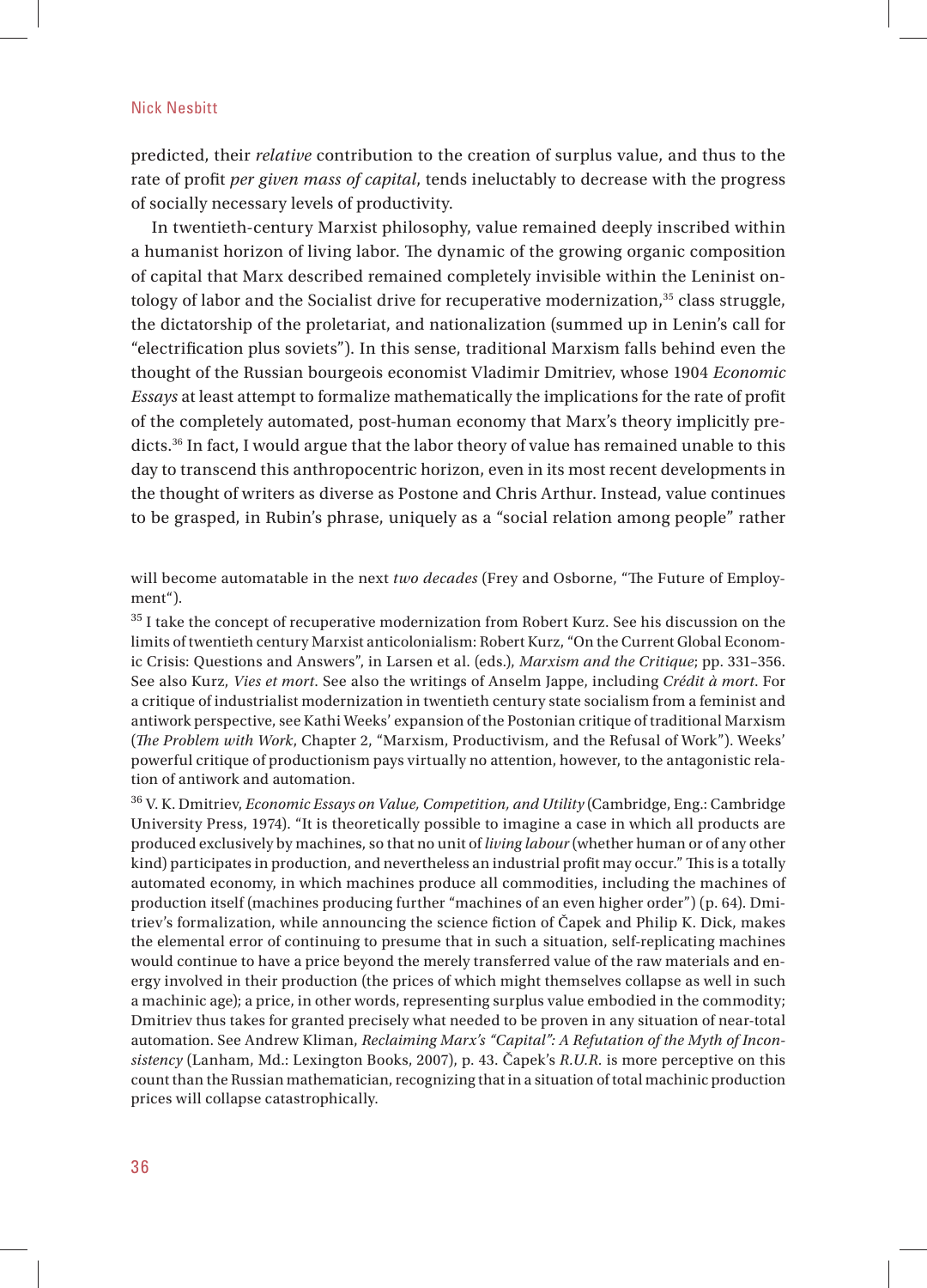than as the dialectical relation between humans and machines that Marx describes as the growing organic composition of capital and the attendant collapse in the capacity to valorize value.

Crucially, value and the value-form constitute a problem that would arguably remain invisible until Moishe Postone's 1993 analysis of the value form in *Time, Labor, and Social Domination.* In fact, the distinction between wealth and value, rigorously developed by Marx in the opening chapters of *Capital,* will constitute one of the fundamental interventions in Postone's critique of what he called "traditional Marxism," which criticized society from "the standpoint of labor" rather than undertaking a critique of labor itself as Postone argues Marx himself did. This distinction between wealth and value, which Postone shows was important for Marx, would remain a stumbling block for thinkers such as Habermas and Deleuze and Guattari when each attempts to consider the creation of value in the face of the ever-increasing automation of production that would begin to appear as a *problem* for capital only in the 1970s.

Marx's distinction between wealth and value was no less a stumbling block for thinkers in the Eastern Bloc in the 1960s and 70s than it was for Western critical theorists. Witness, for example, the attempt made by Radovan Richta and his colleagues in the Czechoslovak Academy of Sciences to theorize the postwar "technological revolution" and the incipient automation of post-Fordist production in the 1966 collaborative study Civilization at the Crossroads: Social and Human Implications of the Scientific and Tech*nological Revolution.* In celebrating the growing capacity to increase the production of material wealth (use-values) through the application of science to production processes, Richta and Co., for all their many and varied citations of Marx, systematically exclude any consideration of value as a category distinct from both use- and exchange-value, a distinction any reader of the first five pages of *Capital* will have been forced to register. In this reductive formulation, what the study terms the "automatic principle" – the historical tendency toward "the elimination of man from participation in immediate production" – can be presented as an unproblematic social good. $37$ 

When Marx's most fundamental category does ever rear its head in the volume's 400-some pages, it is taken uncritically to have been automatically superseded – the tyranny of value magically rendered in a past tense as if it were a mere fungible technical component of industrial production rather than the dominant social relation Marx described, as if it were something that could be eliminated in the chemist's and computer scientist's lab in the supposed passage from industrialism (whether capitalist or socialist) to the new age that is the object of the study: "In the [previous] industrial model [of production], man's sole value for the growth of the productive forces was essentially that of a unit of simple labor power. With the scientific and technological revolution, however, the

<sup>37</sup> Radovan Richta, *Civilization at the Crossroads: Social and Human Implications of the Scientific and Technological Revolution* (White Plains, NY: International Arts and Sciences Press, 1969), p. 28.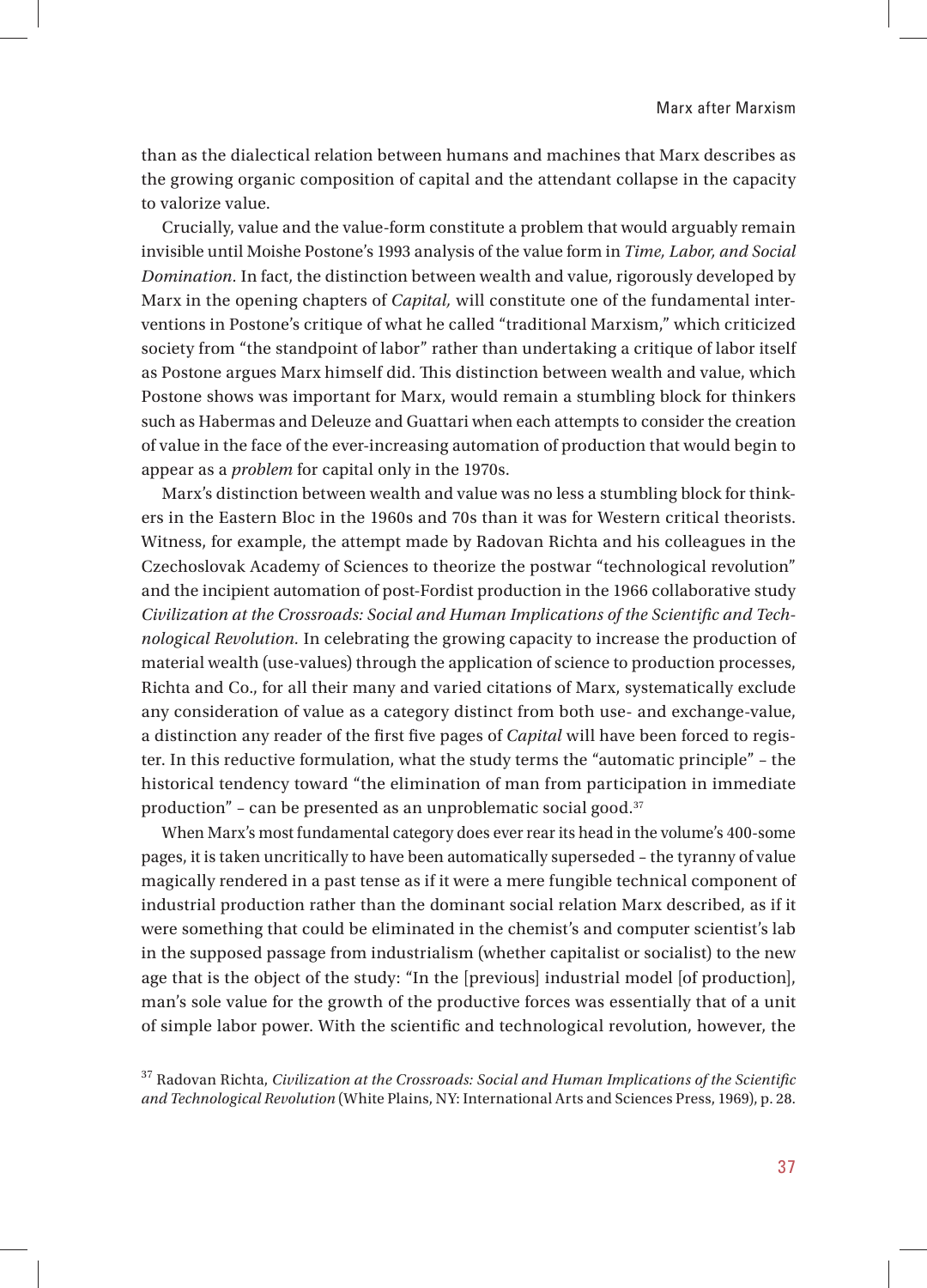reverse is true: now the leading factor is the extent to which the content of science – as a productive force - is harnessed by human activity."<sup>38</sup> This blindness to the problem of valorization culminates in a call for socialist society to discover new means "to achieve a steady maximum growth in productivity" and "expanding consumption,"39 given the absence of a market dynamic enforcing increases in relative surplus value through competition between capitals.40

In light of these implications of the posthuman dialectic of humans and machines that Marx called capitalism's "moving contradiction," the very concept of "development," largely unquestioned across the political spectrum from Lenin and Trotsky to neoliberalism today, calls for unsparing critique. In traditional Leninist Marxism, the process of "development" contained within Trotsky's concept of Uneven Development – in Trotsky's original, pre-1917 formulation, as well as for Lenin from the point of the "April 1917 Theses" that rally to Trotsky's formulation - remained unquestioned.<sup>41</sup> The concept of development (as socialist industrialization) remains a pre-critical normative horizon, both for Trotsky and Lenin's appropriation of the concept of uneven development. The perspective of "development" in this view then travels throughout the century, as Löwy shows, to serve a plainly ideological function in "third world" industrializing socialist revolutions.<sup>42</sup> The theory of uneven and combined development, in this view, serves as the primary ideological justification for peripheral socialist revolutions as the struggle for recuperative modernization, while it never calls into question the norm of development itself, but merely addresses the social distribution of wealth resulting from industrial development.

If this is the case, does Marx suggest a critique of uneven development analogous to the categorial critique of labor and valorization that Postone identifies in his critique of political economy? What, in other words, can a reading of *Capital* today – in contrast to the labor-centric perspective of Trotsky's theory and its traditional, peripheral reception – bring to bear on the concept of uneven development? While I can here only suggest the mere sketch of an answer, we find that answer suggested in Marx's formulation of unequal development:

38 Richta, *Civilization at the Crossroads*, p. 43. Cf. Kliman, *Reclaiming Marx's "Capital"*, pp. 47–51 and 65–67.

39 Richta, *Civilization at the Crossroads*, p. 75.

40 *Ibid.*, pp. 75-80.

<sup>41</sup> On the history of the concept of uneven and combined development, see Löwy's penetrating exposition: Michael Löwy, *The Politics of Combined and Uneven Development* (New York: Verso, 1981).

 $42$  While Postone and Kurz's critiques of "traditional Marxism" and "recuperative modernization" (respectively) both remain abstract and historically unsubstantiated, in the first (English) edition of his study, Löwy investigates in detail the Yugoslav, Chinese, Vietnamese, and Cuban revolutions and, unconsciously, as it were, confirms the similar claims of Kurz and Postone.